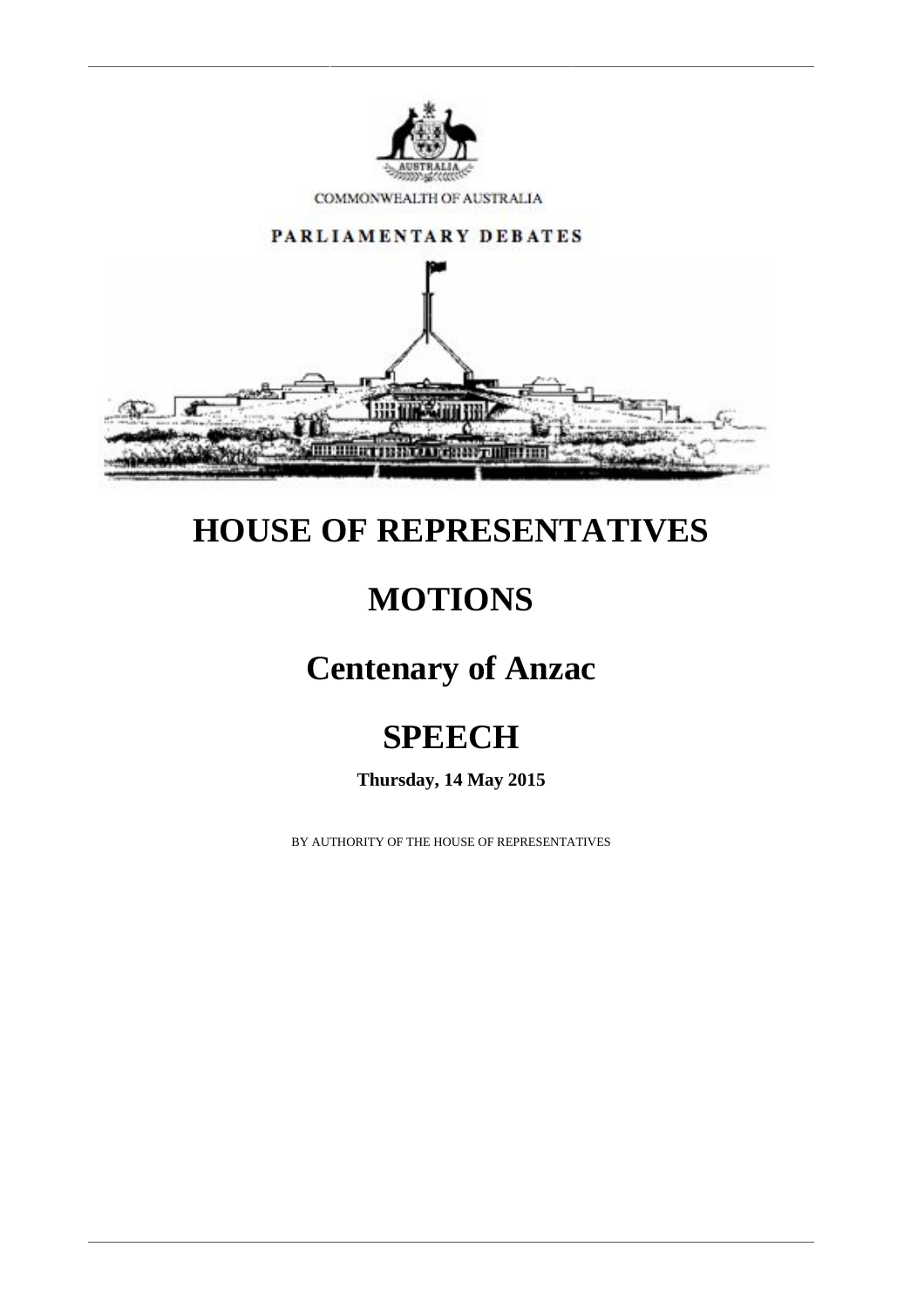#### **SPEECH**

**Date** Thursday, 14 May 2015 **Source** House **Page** 4103 **Proof** No **Questioner** *Responder* **Speaker** Marles, Richard, MP **Question No.**

**Mr MARLES** (Corio) (12:46): With your indulgence, Mr Deputy Speaker, before I just acknowledge Matthew Kinnia, who is a student at Western Heights College in my electorate. He is in parliament this week as part of the Rotary Adventures in Citizenship program. Matthew, it is fantastic to see you here and it is a great pleasure for me to have you in the advisers box.

Anzac Day this year was a genuinely remarkable day. As I attended the predawn service at the Geelong Peace Memorial in Johnstone Park at quarter past four there were literally thousands of Geelong citizens who had been there for some time, waiting to be a part of this first service of this remarkable day. From there many were going to the dawn services that happened in Portarlington, in Lara and in Norlane. And many in my electorate would have gone to the incredible dawn services in the neighbouring electorate of Corangamite—in Torquay and in places like Queenscliff. There were literally thousands—tens of thousands—of people in Geelong who were commemorating this day on a grand scale, and it was wonderful to see.

It raises the question about the meaning of Anzac Day, which I believe has become something much greater now than it was even 20 years ago. We have seen the phenomenon of an increasing number of people participating in Anzac Day events. I think it does behove us to think about what this phenomenon is and the significance of Anzac Day.

It is, of course, the way in which Australia commemorates its 'veterans' day', if you like. It commemorates the service and the sacrifice of those who have served our nation in armed conflict. We have heard so many wonderful speeches in this place and, indeed, around the country about that service. I think that as a way in which we commemorate the service of veterans, that we do this in as dignified and respectful a manner as any nation in the world.

I think it also tells the particular story of the place that World War I has within our nation's history. It was a conflict which, as many have remarked, occurred very early on in our nation's life. From a population of just under five million people it saw 417,000 people enlist for service—156,000 of whom were injured, including my grandfather, and 60,000 of whom lost their lives. For a young nation to experience that kind of sacrifice so early on in its existence placed upon us a firing of the soul that has left an indelible mark which is with us to this day. We can see the traces of that mark when we go to any town or village in this country which has more than 50 or 60 people in it: there is there a monument particularly to those who served and lost their lives in the First World War. Our consciousness and our identity were formed very much within the experiences of that conflict.

This leads then to the other aspect of Anzac Day which very much is about our nation's identity. Former General David Hurley, a former chief of our Defence Force, remarked in Martin Place in Sydney on Anzac Day that those Anzacs who participated in the First World War—their deeds during that time—did much more to forge our national identity than did the acts around the time of federation. I think that is a very acute observation and that it is absolutely true. The way in which Australians behaved and performed in those adverse circumstances was the first time that we had presented ourselves to the world as Australians and we did so in a way which demonstrated such great honour. It demonstrated resilience and it demonstrated a camaraderie which was remarked upon by all those who looked upon the way in which Australians engaged in their work—camaraderie by officers and privates. There was an egalitarianism in the way in which we did what we did. We were tough; those Anzacs were remarkably tough.

This element comes through in so many of the histories around the First World War—a sense of humour in the face of adversity. I think all of those characteristics are what we all think it is to be an Australian—that is what it means to be one of us, and it is why this day is so important for us. In many respects, for me, I think it is now our national day. It really is the day on which we celebrate what it is to be an Australian, as bearing those characteristics which were first put on display to the world by those remarkable Anzacs. Identity matters and, in understanding our identity, knowing our history matters.